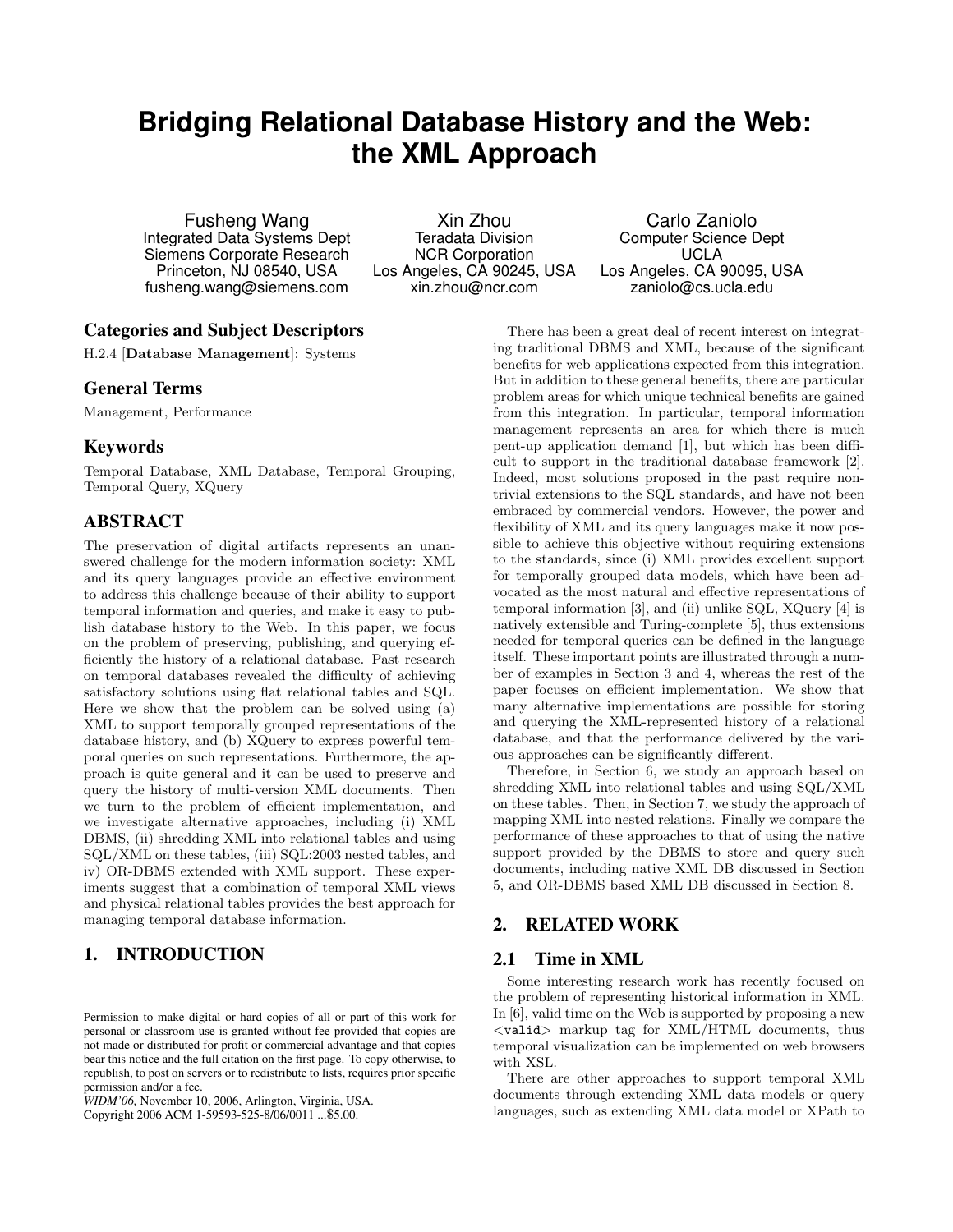| empno salary |       | title               | deptho | start                    | end |
|--------------|-------|---------------------|--------|--------------------------|-----|
| 1001         | 60000 | Engineer            | d01    | 1995-01-01   1995-05-31  |     |
| 1001         | 70000 | Engineer            | d01    | 1995-06-01   1995-09-30  |     |
| 1001         |       | $70000$ Sr Engineer | d02    | 1995-10-01   1996-01-31  |     |
| 1001         |       | 70000 TechLeader    | d02    | $ 1996-02-01 1996-12-31$ |     |

Table 1: The snapshot history of employees

support temporal XML documents in [7], [8] and [9]. (In our approach, we instead support XPath/XQuery without any extension to XML data models or query languages.)

A  $\tau$ XQuery language is proposed in [10] to extend XQuery for temporal support, which has to provide new constructs for the language. An archiving technique for scientific data was presented in [11]. The scheme proposed here presents several similarities to that proposed in [11], but also provides full support for XML query languages.

#### 2.2 Temporal Databases and Grouped Representations

There is a large number of temporal data models and query languages, including [12, 13]; thus the design space for the relational data model has been exhaustively explored [2]. Clifford et al. [3] classified them as two main categories: temporally ungrouped and temporally grouped data models. The second representation has more expressive power and is more natural since it is history-oriented [3]. TSQL2 [14] tries to reconcile the two approaches [3] within the severe limitations of the relational tables. Our approach is based on a temporally grouped data model, which dovetails perfectly with the hierarchical structure of XML documents.

TimeDB [15] is a layered architecture that translates temporal queries into RDBMS, where temporal data is represented as tuples with intervals, thus temporally ungrouped. Flashback [16] and ImmortalDB [17] allow users to rollback to old versions of tables (e.g., to correct errors), but they do not provide complex temporal query support.

The use of XML in publishing and querying database history was previously proposed in [18]. No system implementation was however discussed in [18]. In this paper, instead, we investigated four alternative solutions.

#### 2.3 SQL:2003

In the implementation of our approach we make full use of the latest SQL features. In particular, SQL:2003 standards are similar to SQL:1999, but provide significant extensions from SQL:1992 [19]. In particular, SQL:2003 O-R features include multiset, nested collection types (supported by both Oracle [20] and Informix [21]), and user-defined types. Another major feature is SQL/XML [22], which defines how SQL can be used together with XML in a database, and is supported by major database vendors. Publishing functions provided by SQL/XML can directly construct query results as XML documents or fragments, and a new XML type can be used to store and query XML documents.

# 3. RELATION HISTORY IN XML

Table 1 describes the history of employees as they would be viewed in traditional transaction-time databases [2] using a temporally ungrouped representation, where empno is the key of the table and remains invariant in the history.

| empno                 | salary                | title                                                             | deptno                                      |
|-----------------------|-----------------------|-------------------------------------------------------------------|---------------------------------------------|
|                       | 60000                 | Engineer                                                          | d01                                         |
|                       |                       | 1995-01-01:1995-05-31 1995-01-01:1995-09-30 1995-01-01:1995-09-30 |                                             |
| 1001                  |                       | <b>Sr Engineer</b>                                                | d02                                         |
| 1995-01-01:1996-12-31 | 70000                 |                                                                   | 1995-10-01:1996-01-31 1995-10-01:1996-12-31 |
|                       | 1995-06-01:1996-12-31 | <b>Tech Leader</b>                                                |                                             |
|                       |                       | 1996-02-01:1996-12-31                                             |                                             |

Figure 1: Temporally grouped history of employees

| <employees tend="1996-12-31" tstart="1995-01-01"><br/><employee tend="1996-12-31" tstart="1995-01-01"></employee></employees> |
|-------------------------------------------------------------------------------------------------------------------------------|
| <empno tend="1996-12-31" tstart="1995-01-01">1001</empno>                                                                     |
| <salary tend="1995-05-31" tstart="1995-01-01">60000</salary>                                                                  |
| <salary tend="1996-12-31" tstart="1995-06-01">70000</salary>                                                                  |
| <title tend="1995-09-30" tstart="1995-01-01">Engineer</title>                                                                 |
| $\le$ title tstart="1995-10-01" tend="1996-01-31">Sr Engineer $\le$ /title>                                                   |
| <title tend="1996-12-31" tstart="1996-02-01">Tech Leader</title>                                                              |
| $\le$ deptno tstart="1995-01-01" tend="1995-09-30">d01                                                                        |
| <deptno tend="1996-12-31" tstart="1995-10-01">d02</deptno>                                                                    |
| $<$ /employee $>$                                                                                                             |
|                                                                                                                               |

Figure 2: The history of the employee table is published as employees.xml

(In the remainder of this paper, our granularity for time is a day; however, all the techniques we present are equally valid for any granularity used by the application. For finer granularity, techniques in [23] can be used. Furthermore, throughout this paper, we assume that relation keys remain invariant.) With this approach, any change in an attribute value will lead to a new history tuple. The drawback for this representation is that, i) redundant information is present across tuples, e.g., the salary value "70000" is repeated in the last three tuples; and ii) temporal queries need to frequently coalesce tuples. Temporal coalescing is a source of complications in temporal databases, which is complex and hard to support in SQL. For instance, a temporal coalescing query can take more than 20 lines of codes in SQL:1992, and the best performance of coalescing on RDBMS is quadratic [24].

These problems can be overcome or reduced using a representation where the timestamped history of each attribute is grouped under the attribute [3] (Figure 1), i.e., value equivalent attribute histories are grouped if the intervals are adjacent or overlap. While this nested representation is hard to be represented in a flat table, it can be naturally represented by an XML-based hierarchical view shown in Figure 2. We will call these *H*-documents (or *H*-views when these are virtual representations). The root element in an H-document represents the history of the corresponding table (i.e., the creation and deletion time of a table), and its child elements represent the grouped history of attribute values. Each element in an H-document is assigned two attributes tstart and tend, to represent the inclusive time-interval of the element. The value of tend can be set to now, to denote the ever-increasing current time. Note that there is a temporal covering constraint that the interval of a parent node (table history) always covers that of its child nodes (attribute histories). The H-document also has a simple and well-defined schema.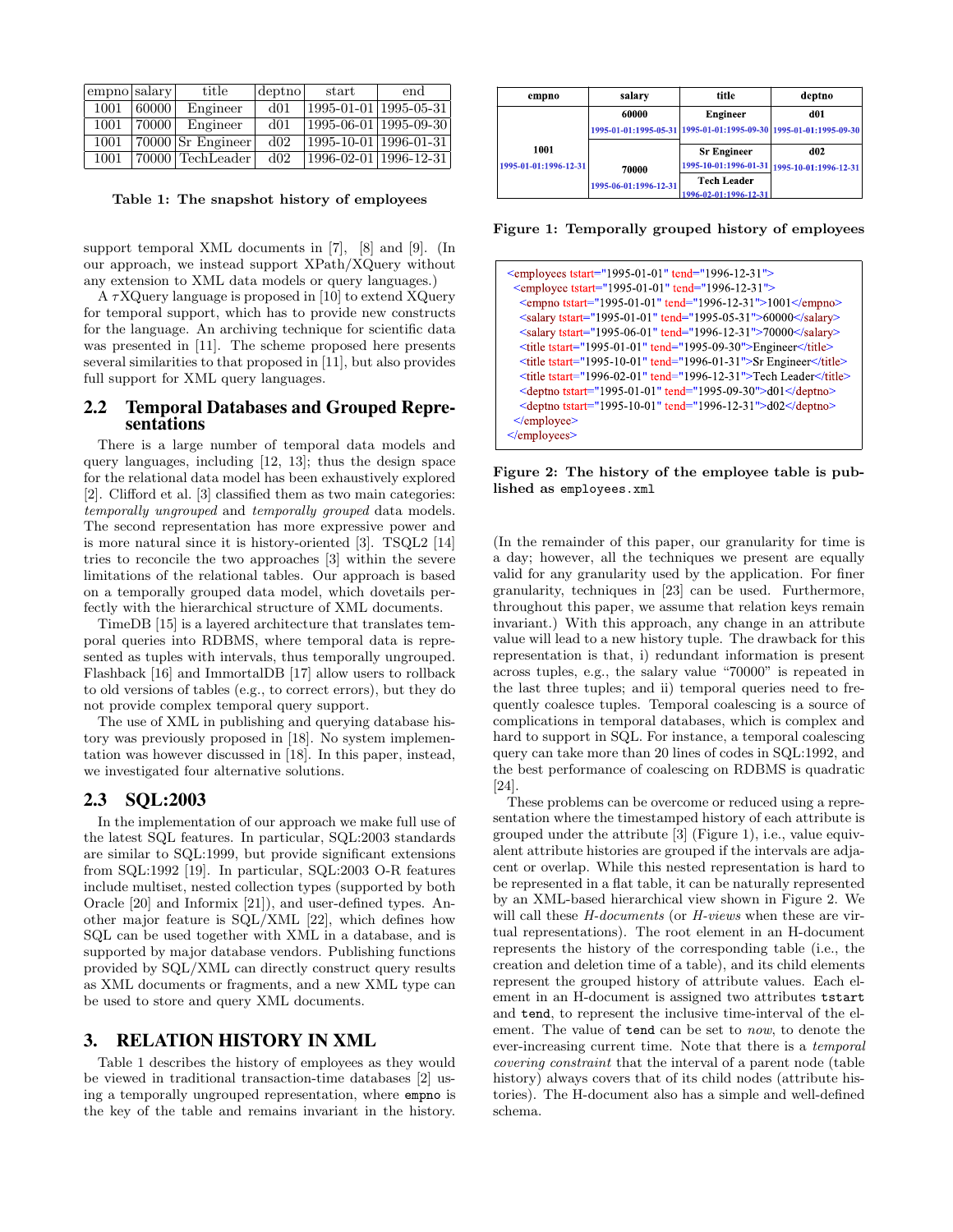- Q1: Snapshot(single object): find the salary of employee '100002' on 1993-05-16;
- Q2: Snapshot: find the average salary of employees on 1993- 05-16;
- Q3: History(single object): find the salary history of employee '100002';
- Q4: History: find the total number of salary changes;
- Q5: Temporal slicing: find the number of employees whose salary was more than 60K between 1993-05-16 and 1994- 05-16;
- Q6: Temporal join: find the maximum salary increase over a two years period after 04/01/2001;
- Q7: Temporal join: find the manager's empno for each employee;
- Q8: Temporal join and snapshot: find the average salary in dept 'd001' on 1990-01-01;
- Q9: Temporal Join and snapshot: find the youngest employee whose current salary is more than 100K.

#### Table 2: Sample temporal queries on archived history

Our H-documents use a temporally grouped data model [3]. Clifford, et al. [3, 25, 26] show that temporally-grouped models are more natural and powerful than temporally ungrouped ones. One benefit of our approach is that it greatly reduces the need for coalescing, since an attribute history is grouped in the data model. Another significant benefit is the effectiveness of expressing complex temporal queries with XQuery, as discussed next.

### 4. TEMPORAL QUERIES IN XQUERY

One key advantage of our approach is that powerful temporal queries can be directly expressed in XQuery.

Table 2 lists common temporal queries which we can support using XQuery, and SQL queries on relational approaches (which will be discussed in next two sections).

Due to limit of space, we choose some queries in Table 2 to illustrate the XQuery support.

Q2. Snapshot: find the average salary of employees on 1993- 05-16:

```
let $s := doc("employees.xml")/employees/employee
    /salary[@tstart <="1993-05-16"
    and @tend >= "1993-05-16"]
return <avg_salary>{avg($s)}</avg_salary>
```
Q3. History: find the salary history of employee '100002':

```
let $s := doc("employees.xml")/employees
    /employee[empno='100002']/salary
return <salary_history>{$s}</salary_history>
```
Q5. Temporal slicing: find the number of employees whose salary was more than 60K between 1993-05-16 and 1994-05- 16:

```
let $e := doc("employees.xml")/employees/
    employee/salary[. >= 60000 and
   (@tstart >= "1993-05-16" and
    @tstart < "1994-05-16" or
    @tend > "1993-05-16" and
```
@tend <= "1994-05-16")] return <count>count(\$e)</count>

Q8. Temporal join: find the average salary in department 'd001' on 1990-01-01:

```
let $s := document("employees.xml")/employees/
 employee[deptno[@tstart < "1990-01-01" and
                 @tend< "1990-01-01"] = "d001"]
         /salary[@tstart <="1990-01-01" and
                 @tend >= "1990-01-01"]
return <avg_salary>{avg($s)}</avg_salary>
```
## 5. IMPLEMENTATION: NATIVE XML DBMS

The simplest approach for implementing the archival and querying approach we have described is to use native XML DBMSs such as [27, 28], that are fast-maturing into reliable and easy-to-use systems. These systems are quite different from commercial OR-DBMS that are now being extended with XML support, insofar as they only support XML documents as their logical schema model, and they use textoriented storage at the physical level. (A few native XML DBMSs are instead using DOM trees and OODBMS-based approaches.)

The smallest logical unit of storage for these systems is an XML document. However, documents with same schema can be stored in a collection, and manipulated as a set. All XML databases support XPath queries, and XQuery are also supported by vendors such as X-Hive and Tamino. Indexes can also be built on values, keywords, and names.

Advantages of native XML databases include: i) any XML node can be preserved; ii) mapping from schema to storage is not needed; iii) XML documents with any schema (including text-centric documents) can be stored; and iv) native XML query language (e.g., XPath and XQuery) interfaces are provided.

Our experience with the above mentioned systems was a pleasant one since we found them easy to learn and convenient to use. For example, with X-Hive, we were able to load our test-bed (991MB in size) in 10 minutes and started searching the database with XQuery soon after that. However, in terms of performance, these systems suffer from the scalability limitations that will be discussed in Section 9. In order to address these issues we have investigated the use of commercial SQL:2003-compliant OR-DBMS and the several alternative implementation architectures that are available using these systems. These are discussed next.

# 6. ARCHIS: MAPPING INTO RELATIONS

In ArchIS ( the Archival Information System) (Figure 3), each H-document is stored in the database as internal Htables, and XQuery is mapped into SQL/XML queries based on the mapping relationships between XML view and these H-tables. For each table in the current relational database we build a static key table and several attribute history tables.

The Static Key Table:

#### employee\_static(empno, tstart, tend)

The static key table basically stores the key and other invariant values of each instance, such as name and sex, if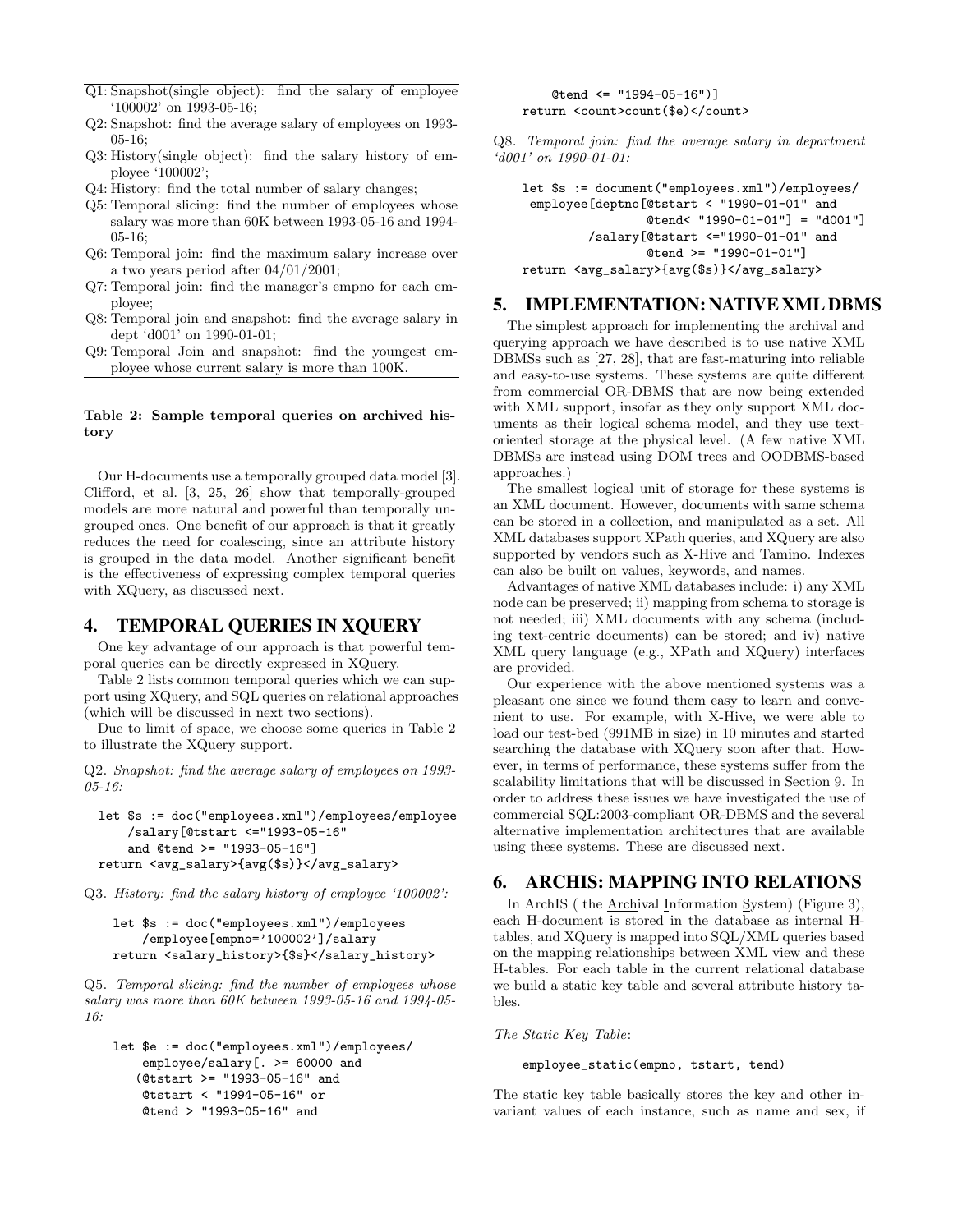

Figure 3: ArchIS: Archival Information System

any. Since empno will not change along the history, the period (tstart, tend) in the static key table also represents the valid period of the employee. The use of keys is for easy joining of all attribute histories of an object such as an employee.

#### Attribute History Tables:

| employee_salary(empno, salary, tstart,tend) |  |
|---------------------------------------------|--|
| employee_title (empno, title, tstart, tend) |  |
| employee_deptno(empno, deptno, tstart,tend) |  |

An attribute history table is built for each attribute to store the changing history of such attribute. The values of empno in the above tables are the corresponding key values, thus indexes on such empno can efficiently join these relations.

Our design builds on the assumption that keys (e.g., empno) remain invariant in the history. Otherwise, a system-generated surrogate key can be used.

Temporal queries supported by XQuery in Section 4 can be mapped into equivalent SQL/XML statements on Htables. The mapping consists in 5 major steps: i) identification of variable range; ii)generation of join conditions; iii) generation of the WHERE conditions, iv) translation of built-in functions, and v) output generation. The detailed algorithm is discussed in [29]. In the following, we demonstrate several SQL/XML queries automatically translated from XQuery:

Q2h. Snapshot: find the average salary of employees on 1993-05-16:

```
SELECT XMLElement(name 'avg_salary', s.salary)
FROM employee_salary s
WHERE s.tstart <= DATE '1993-05-16'
  AND s.tend >= DATE '1993-05-16';
```
Q3h. History: find the salary history of employee '100002':

```
SELECT XMLElement(Name "salary",
    XMLAttributes (s.tstart AS "tstart",
     s.tend AS "tend"), s.salary)
FROM employee_salary s
WHERE s.empno = '100002';
```
Q5h. Temporal slicing: find the number of employees whose salary was more than 60K between 1993-05-16 and 1994-05- 16:

```
SELECT count(s.empno)
FROM employee_salary s
WHERE s.salary \geq 60000AND(s.tstart >= DATE '1993-05-16'
      AND s.tstart < DATE '1994-05-16'
      OR s.tend > DATE '1993-05-16'
      AND s.tend <= DATE '1993-05-16');
```
Q8h. Temporal join: Find the average salary in department 'd001' on 1990-01-01:

```
SELECT avg(s.salary)
FROM employee_salary s, employee_deptno d
WHERE d.deptno = 'd001'AND d.empno = s.empno
  AND d.tstart <= DATE '1990-01-01'
  AND d.tend > DATE '1990-01-01'
  AND s.tstart <= DATE '1990-01-01'
  AND s.tend >= DATE '1990-01-01';
```
The mapping approach here described has been implemented in ArchIS system [30] using the architecture shown in Figure 3. ArchIS uses lightweight implementation strategy that exploits the simple and well-defined mappings between our external views and internal relations, achieving performance better than other generic tools (e.g, [31]) for translating XQuery into SQL on arbitrary XML-published RDBMS, which will be discussed in Section 9.1. ArchIS also supports efficient structuring and tagging of the output using the constructs provided by SQL/XML [32, 22]. Temporal clustering, compression, and other advanced features implemented in ArchIS were discussed in [30], and are outside the scope of this paper.

#### 7. USING NESTED TABLES

Nested relations are part of the latest SQL:2003 standards, and are also supported by some commercial database vendors [20, 21]. A temporally grouped representation, similar to that used with XML, can be exactly represented by nested relational schema. Based on such nested tables, temporal queries can be written by SQL:2003, without any extension to its current standards.

For instance, for our employee history example, we can use the following schema containing the nested table (Htable for short, or H-view if it is a nested view) n\_employee:

```
CREATE TYPE salary_typ AS OBJECT(<br>salary MUMBER(7),
          NUMBER(7),
tstart DATE,
tend DATE );
CREATE TYPE salary_tbl AS TABLE OF
salary_typ;
...
CREATE TABLE
n_employee(
empno VARCHAR2(8),
tstart DATE,
tend DATE,
n_salary salary_tbl,
n_title title_tbl,
n_deptno deptno_tbl)
NESTED TABLE n_salary STORE AS n_salary,
NESTED TABLE n_title STORE AS n_title,
NESTED TABLE n_deptno STORE AS n_deptno;
```
Temporal queries supported by XQuery in Section 4 are now written by SQL:2003 as follows.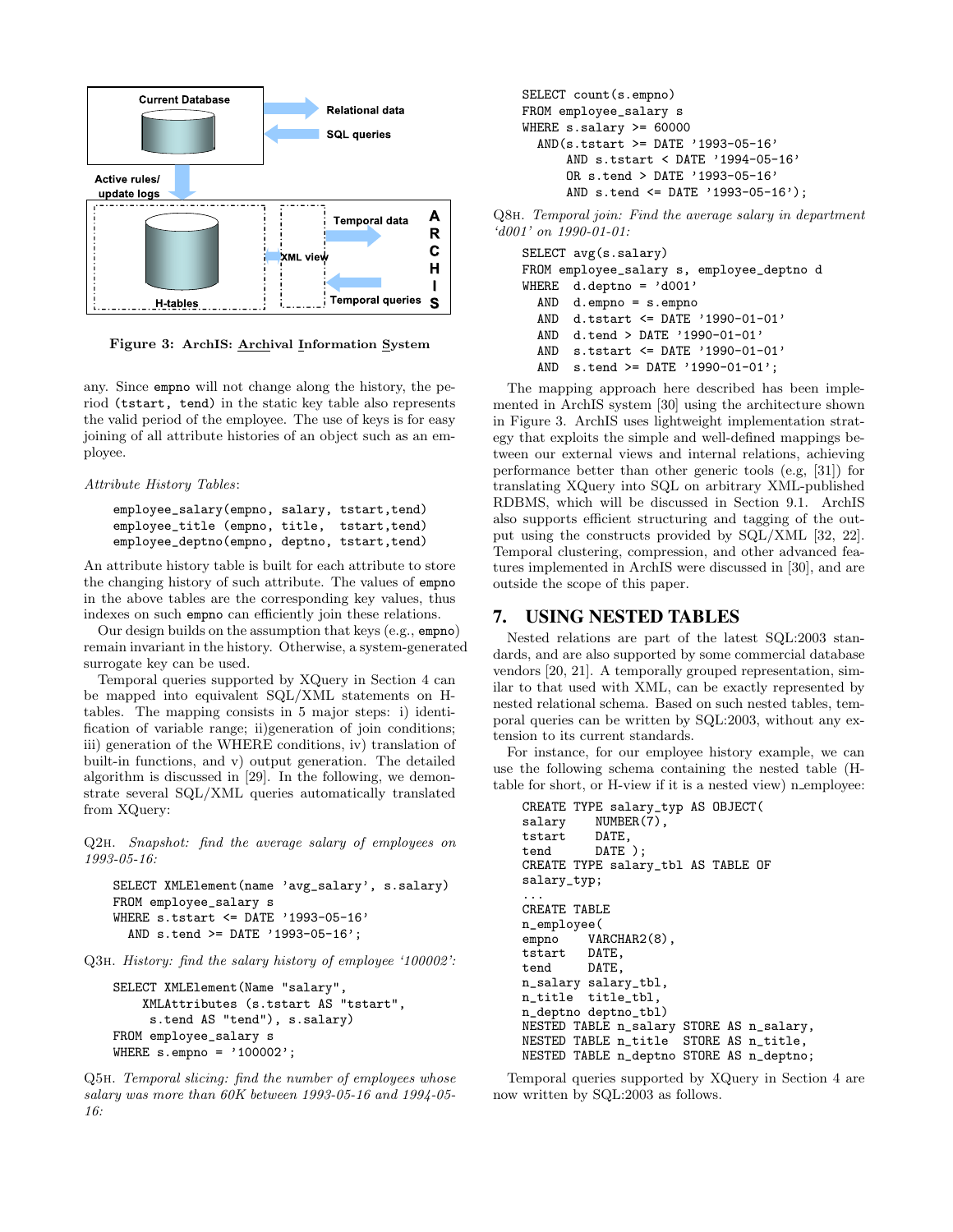Q2n. Snapshot: find the average salary of employees on 1993-05-16:

```
SELECT avg(s.salary)
FROM n_employee e, TABLE(e.n_salary) s
WHERE s.tstart <= DATE '1993-05-16'
  AND s.tend >= DATE '1993-05-16';
```
Q3n. History: find the salary history of employee '100002':

```
SELECT s.salary, s.tstart, s.tend
FROM n_employee e, TABLE(e.n_salary) s
WHERE e. empno = '100002';
```
Q5n. Temporal slicing: find the number of employees whose salary was more than 60K between 1993-05-16 and 1994-05- 16:

```
SELECT count(e.empno)
FROM n_employee e, TABLE(e.n_salary) s
WHERE s.salary \geq 60000AND (s.tstart >= DATE '1993-05-16'
       AND s.tstart < DATE '1994-05-16'
       OR s.tend > DATE '1993-05-16'
       AND s.tend <= DATE '1993-05-16');
```
Q8n. Temporal join: Find the average salary in department 'd001' on 1990-01-01:

```
SELECT avg(es.salary)
FROM n_employee e, TABLE(e.n_salary) es,
   TABLE(e.n_deptno) ed
WHERE ed.deptno = 'd001'
AND ed.tstart <= DATE '1990-01-01'
AND ed.tend > DATE '1990-01-01'
AND es.tstart <= DATE '1990-01-01'
AND es.tend >= DATE '1990-01-01';
```
Although they are not supported by all vendors, the nested table schemas provide a natural middle ground between XML and the traditional relational databases.

# 8. OR-DBMS EXTENSIONS FOR XML

OR-DBMS vendors are extending current technology to support XML through the SQL/XML initiative [32, 22]. SQL/XML publishing functions can now publish XML documents directly from SQL queries, and a new data type XML-Type is used to store XML documents. The XMLType can use two kinds of storage, unstructured storage with CLOB for any type of XML documents (normally for text-centric XML documents), and structured storage for well structured XML documents.

Only the structured storage approach is of interest for our problem. In this approach, documents are 'shredded' into a set of tables, whereby the indexing and optimization techniques developed for queries on relational tables can now be used for XML. Different solutions are being pursued by different vendors. For instance, in Oracle XML DB [33], an XML document is decomposed into a set of "hidden" index-organized nested tables by adding mapping annotations in the XML Schema of the documents. To manage our H-documents with this system, we first created the XML Schema for employees documents, and then register the schema in the database. As a result of this operation, mapping rules are generated automatically from XML Schema and nested tables. The employees table is created by the following statement:

CREATE TABLE employees of xmltype xmlschema "http://localhost:8080/public/employees.xsd" element "employees";

While XPath queries are supported in the current release of the system, XQuery is not. Complex temporal queries can however be specified through a combination of SQL and XPath. Two example queries are shown as follows:

Q2r. Snapshot: find the average salary of employees on 1993-05-16:

SELECT avg(extractValue(value(s),'/salary/text()')) FROM employees e, TABLE(XMLSequence(extract(value(e), '/employees/employee/salary[@tstart <= "1993-05-16" and @tend >="1993-05-06"]'))) s;

Q3r. History: find the salary history of employee '100002':

SELECT extract(value(e),'/employees/employee/salary') FROM employees e WHERE existsNode( value(e),

'/employees/employee[empno="100002"]') = 1;

Q5r. Slicing: find the number of employees whose salary was more than 60K between 1993-05-16 and 1994-05-16:

```
SELECT count(extractValue
((extract(value(s),'/employee'))
FROM employees e,
TABLE (XMLSequence(extract(value(e),
'/employees/employee[salary/text() >= 60000
and (salary/@tstart >= "1993-05-16"
    and salary/@tstart < "1994-05-16"
    or salary/@tend < "1993-05-16"
    and salary/@tend >="1990-01-01")]' ))) s;
```
Observe that XPath expressions can be used through the extract and extractValue functions.

Q8r. Temporal join: Find the average salary in department 'd001' on 1990-01-01:

```
SELECT avg(extractValue
    ((extract(value(s),'/salary/text()'))
FROM employees e,
    TABLE (XMLSequence(extract(value(e),
      '/employees/employee[deptno = "d001"
       and deptno/@tstart <= "1990-01-01"
       and deptno/@tend >="1990-01-01"]
      /salary[@tstart <= "1990-01-01"
      and @tend >="1990-01-01"]' ))) s;
```
While the situation is fast improving, the XML extensions provided by commercial vendors leave a lot to be desired, as illustrated by the lack of XQuery and other problems we encountered with Oracle XML DB[33]. For instance, the nested tables automatically generated are hidden from users, and indexes on them are not easy to generate. (Indexes can only be built after those tables are found by searching among the system tables.) Even when introduced, indexes might be ignored by the optimizer, which frequently neglects them and ends up choosing a very inefficient query plan. These problems are limited to XML extensions, and suggest a lack of maturity and robustness in such extensions. Due to these problems and the lack of direct support for XQuery, no performance results will be reported for this approach.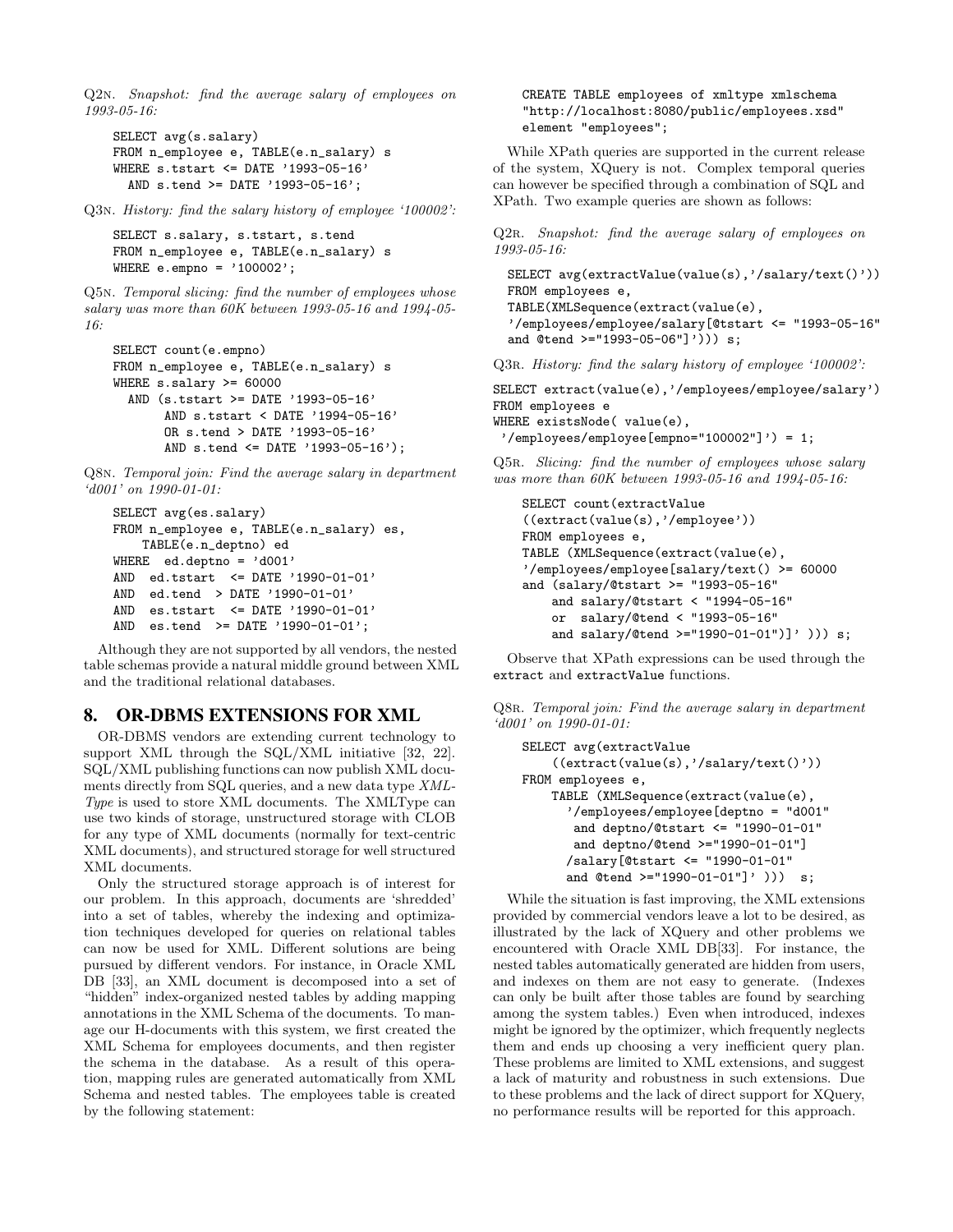

Figure 4: Performance of different schemes for archiving relational database history

# 9. PERFORMANCE RESULTS

We investigate the performance of the following four systems for archiving RDBMS database history: i) ArchIS; ii) nested tables, with nested tables stored as heap tables; iii) nested tables, with nested tables stored as index organized tables; iv) native XML database X-Hive/DB.

We use a simulated temporal data set from the history of 900,000 employees over 17 years. The data set models increases of salaries, changes of titles, and changes of departments. The total size of the published XML documents from the history data is 991MB.

The experiments are performed on a Pentium IV 3GHz PC with Windows XP Professional, 512MB memory and a 200GB ATA hard drive. The DBMSs we use are the latest release of major commercial database server.

We run the queries from Table 2 for the experiments. Proper indexes are built for each scheme for best performance.

Figure 4 shows the performance comparison among the four systems<sup>1</sup>. ArchIS shows performance advantage over all other approaches. Especially, the performance advantage on ArchIS over native XML DB is most significant. For example, Q2 is 9.5 times faster on ArchIS than on X-Hive, Q3 4.5, Q4 4.5, Q5 12.8, Q6 4.4, Q8 10, and Q9 8.4 times faster. Q7 on X-Hive even runs "out of the top".

ArchIS also wins over heap-based nested tables (indexorganized one is even much slower than heap-based nested one). However, queries on nested tables often require more joins which can lead to slow performance for join queries. For example, Q8 and Q9 run "out of the top" on nested tables.

Nested tables based approach has considerable performance advantage over native XML DB on queries Q1-Q7, except

for queries Q8 and Q9, which require joins between child tables.

Overall, ArchIS is clearly the winner of all these approaches.

# 9.1 XTABLES

We have also explored the use of XTABLES [31] - a general XML-view based approach - in supporting our temporally grouped historical views on the stored H-tables. Using XTABLES, users can query the history of database relations using only commercially available software, with no need to install ArchIS. However, this approach also encounters several limitations. The first is that ArchIS' library of special functions designed for temporal queries can not be easily incorporated. Thus some temporal queries will become harder to express and less efficient to execute. The second problem is that even the queries that can be easily expressed without any function from the temporal library become significant less efficient to compile and execute.

Figure 5 (a) and (b) show the ratios of the query execution time and translation time of XTABLES over ArchIS respectively. (Queries Q6 and Q7 are ignored since XTA-BLES "run out of the top" for these two queries.) The average query translation cost for XTABLES is 4.8 seconds, about 100 times slower than that of ArchIS. Furthermore, the translated queries with XTABLES are quite complex and often not optimized, which lead to slower performance. Figure 5 (a) shows that all queries are slower on XTABLES than on ArchIS, especially for Q1 and Q3, which are more than 13 times slower.

Naturally, these queries were executed on a DBMS that supports XTABLES, rather than the DBMS that support nested relations which was used in the experiments shown in Figure 4.

However the performance of the two systems in running the SQL queries on base relations is close enough to conclude that the drop in performance is due to the translation

<sup>&</sup>lt;sup>1</sup>Queries reaching the top line of the graph are more than 500 seconds and run out of physical memory.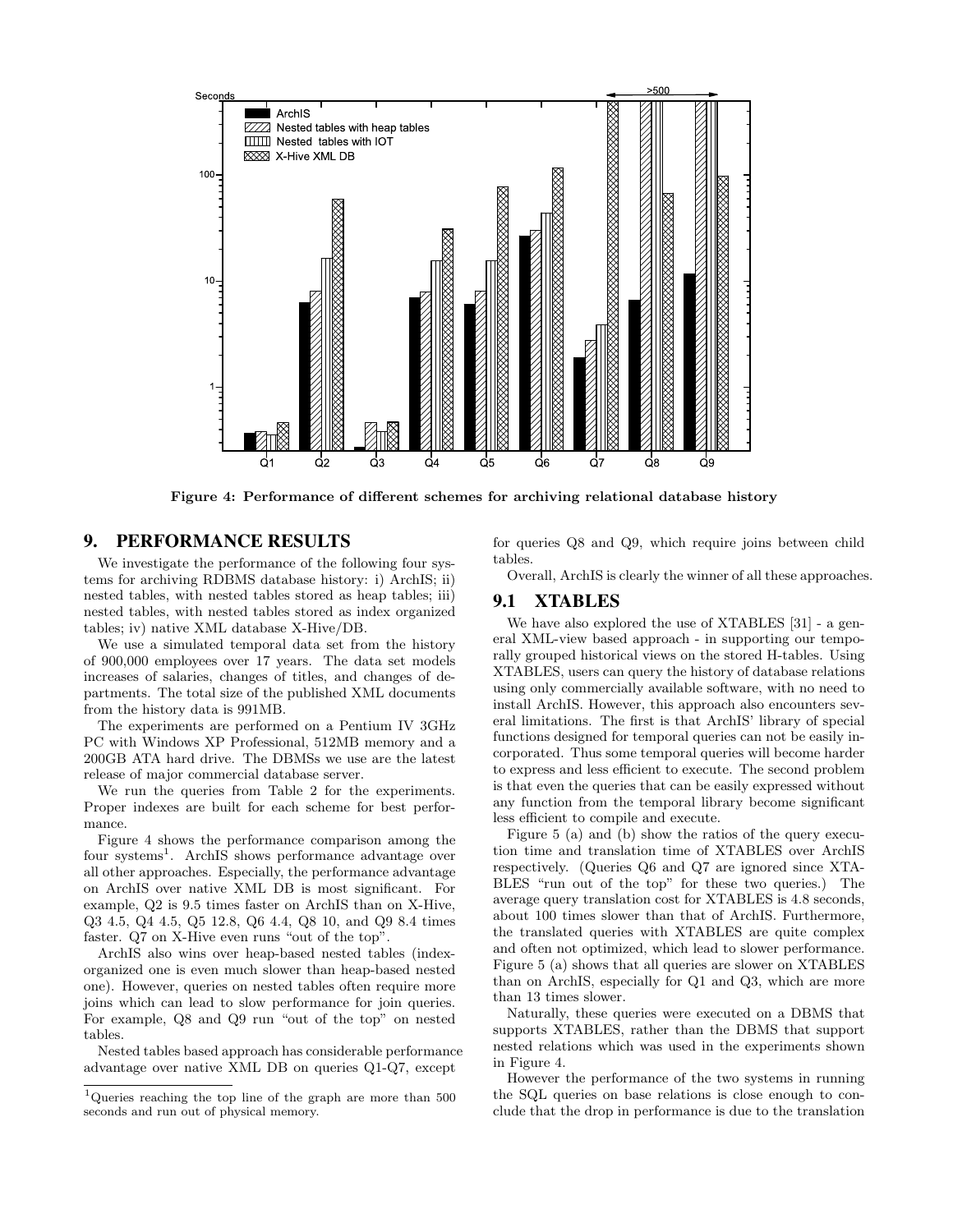

Figure 5: Comparison of query execution and translation cost between XTABLES and ArchIS: (a) query cost ratio; (b) translation cost ratio

from XQuery to SQL queries, rather than the different performance of the two DBMS in executing SQL queries.

Therefore the highly specialized XML-publishing and viewsupport mechanisms provided by ArchIS are significantly more efficient than the very general ones provide by systems such as XTABLES.

# 10. CONCLUSION

XML provides a powerful environment for publishing and querying not only the current content of relational databases but also their histories. This is because XML is effective at representing and querying temporal information due to its ability to support a temporally grouped data model and a powerful extensible language such as XQuery. Thus effective temporal representations can be achieved in XML without requiring changes in the current standards—an important point since the temporal database experience has shown that this would be an uphill battle.

In general, we found that temporal information, that a long stream of database research [2] proved difficult for relational databases and its query languages, can now be handled quite naturally using XML and its query languages. The significance of this finding is underscored by the fact that the solution is quite general, and it is also effective at representing and querying the evolution history of multiversion XML documents. In [34], we have shown how the history of multi-version documents can be represented by simply timestamping their elements with their time span, and using queries similar to those used on the histories of relational tables. The approach has been applied successfully to real-life XML documents, such as the UCLA course catalog, the CIA World FactBook and W3C standard specifications. Therefore, we have a solution that is general and very flexible, since it can be customized via different temporal libraries.

While XML is clearly preferable at the logical level, it is clear that relational databases are still preferable in terms of performance and scalability. Indeed we investigated four alternative solutions that use: i) Native XML DBMS, ii) Flat relational tables and SQL/XML, iii) SQL:2003 nested tables, and iv) OR-DBMS extended with XML support.

The approach of shredding the historical views into relational tables proved to be the overall winner, in terms of performance and reliability. Relational tables win over other approaches, in which the running times of some of their queries went 'through the roof'. Our experiments showed that nested tables only slightly improved performance on one query.

In many applications performance and scalability do not represent pressing issues. This is, for instance, the case of the real-life examples studied in [34] where native XML databases proved effective at managing multi-version XML documents and answering complex queries on them. In [34] we demonstrated our approach on several interesting documents, including the UCLA course catalog, and the CIA World FactBook [35], and the W3C XLink specifications [36]. These documents happened to be only a few megabytes in size, and native XML databases support them efficiently. Our experiments, however, show that the approach of supporting logical historical XML views as stored relational tables is clearly the best, since it combines the advantages of XML at the logical level, with the better performance of relational tables at the physical level.

In the course of this research we had an opportunity to experiment with the XML extensions now being introduced by database vendors. At the time of this writing, these XML extensions are not very mature, and need more time before they become robust and efficient. Even so, it is not clear whether they will ever be able to outperform our mapping into relational tables and SQL/XML, that we designed and optimized for this specific application. Indeed, we conjecture that the ArchIS architecture shown in Figure 3 will remain the solution of choice for archiving, publishing and querying the history of relational databases.

# 11. REFERENCES

- [1] R. T. Snodgrass. Developing Time-Oriented Database Applications in SQL. Morgan Kaufmann, 1999.
- [2] G. Ozsoyoglu and R.T. Snodgrass. Temporal and Real-Time Databases: A Survey. IEEE Transactions on Knowledge and Data Engineering, 7(4):513–532, 1995.